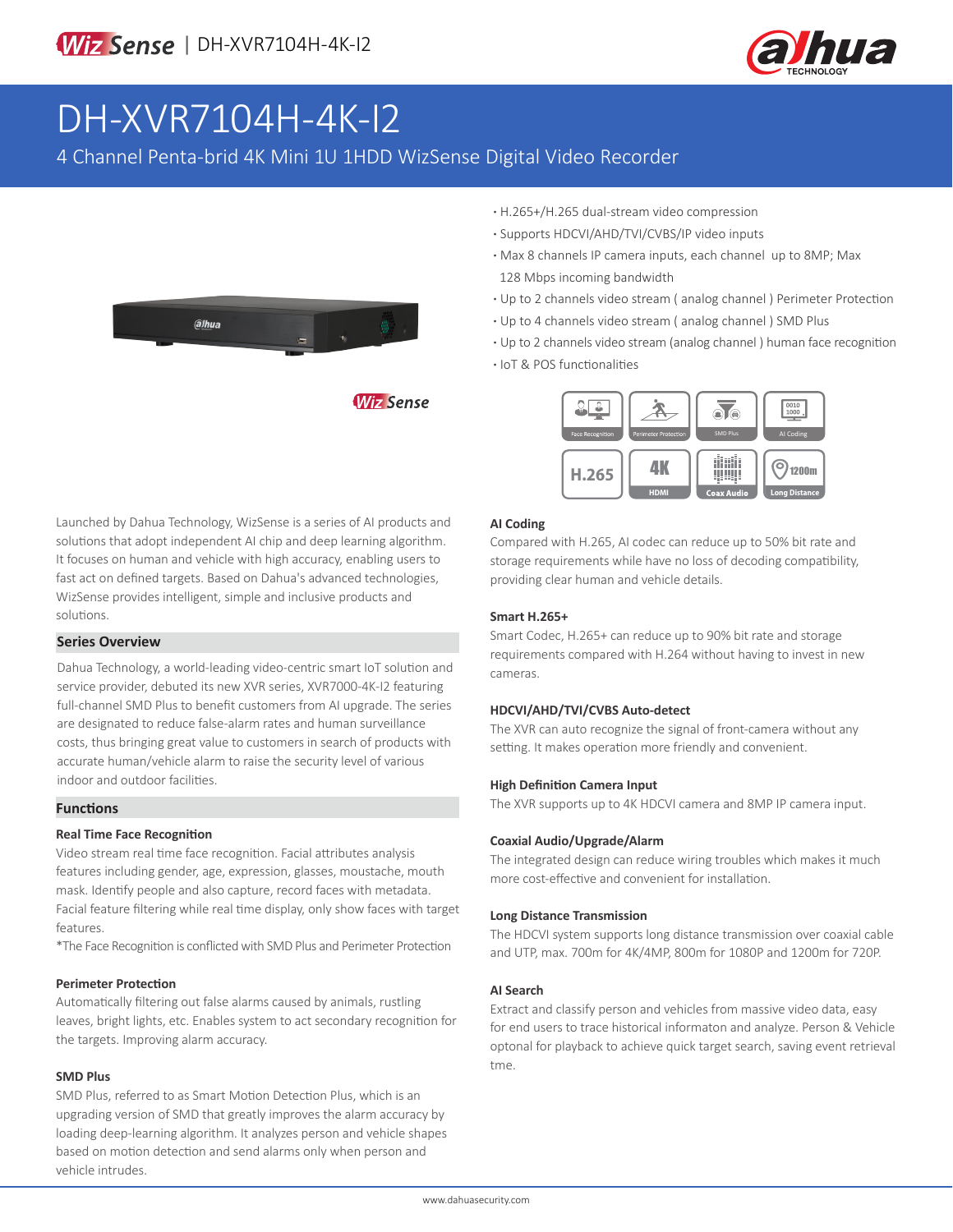## Wiz Sense | DH-XVR7104H-4K-I2

### **Technical Specification** System Main Processor Embedded Processor Operating System Embedded LINUX Perimeter Protection Performance 2 channels, 10 IVS for each channel Object classification Human/Vehicle secondary recognition for tripwire and intrusion AI Search Search by target classification (Human, Vehicle) Face Recognition Performance Max 12 face pictures/sec processing 2 channels video stream face recognition, only support analog camera Stranger Mode Detect strangers' faces (not in device's face database). Similarity threshold can be set manually. AI Search Up to 8 target face images search at same time, similarity threshold can be set for each target face image. Database Management Up to 10 face databases with 20,000 face images in total. Name, gender, birthday, address, certificate type, cerificate No., countries&regions and state can be added to each face picture. Database Application Each database can be applied to video channels independently . Trigger Events<br>Alarm Out, BTZ Astivation ata Alarm Out, PTZ Activation, etc. SMD Plus Performance 4 channels AI Search Search by target classification (Human, Vehicle) Video and Audio Analog Camera Input 4 channels, BNC HDCVI Camera Input 4K, 6MP, 5MP, 4MP, 1080P@25/30fps, 720P@50/60fps, 720P@25/30fps AHD Camera Input 4K, 5MP, 4MP, 3MP, 1080P@25/30, 720P@25/30fps TVI Camera Input 4K, 5MP, 4MP, 3MP, 1080P@25/30, 720P@25/30fps CVBS Camera Input PAL/NTSC IP Camera Input 4+4 channels, each channel up to 8MP Audio In/Out 1/1, RCA Two-way Talk Reuse audio in/out, RCA Recording Compression AI Coding/H.265+/H.265/H.264+/H.264 Resolution 4K, 6MP, 5MP, 4K-N, 4MP, 3MP, 1080P, 720P, 960H, D1, CIF Record Rate Main stream: 4K (1fps–15 fps); 6MP(1fps–20 fps); 5MP(1 fps–25fps); 4K-N/4MP/3MP/1080P/720P/960H/D1/CIF (1 fps–25/30fps) Sub steram:960H(1fps–15fps); D1/CIF(1fps–25/30fps) Bit Rate 32 Kbps–8192 Kbps Per Channel Record Mode Manual, Schedule (General, Continuous), MD (Video detection: Motion Detection, Video Loss, Tampering), Alarm, Stop

֚

| Record Interval                    | 1-60 min (default: 60 min), Pre-record: 1 s-30 s, Post-<br>record: 10 s-300 s                                                                                                                            |  |  |  |
|------------------------------------|----------------------------------------------------------------------------------------------------------------------------------------------------------------------------------------------------------|--|--|--|
| Audio Compression                  | G.711A, G.711U, PCM                                                                                                                                                                                      |  |  |  |
| Audio Sample Rate                  | 8 KHz, 16 bit Per Channel                                                                                                                                                                                |  |  |  |
| Audio Bit Rate                     | 64 Kbps Per Channel                                                                                                                                                                                      |  |  |  |
| Display                            |                                                                                                                                                                                                          |  |  |  |
| Interface                          | 1 HDMI, 1 VGA                                                                                                                                                                                            |  |  |  |
| Resolution                         | HDMI: 3840 × 2160, 1920 × 1080, 1280 × 1024, 1280 ×<br>720<br>VGA: 1920 × 1080, 1280 × 1024, 1280 × 720                                                                                                  |  |  |  |
| Multi-screen Display               | When IP extension mode not enabled: 1/4<br>When IP extension mode enabled: 1/4/8/9                                                                                                                       |  |  |  |
| <b>OSD</b>                         | Camera title, Time, Video loss, Camera lock, Motion<br>detection, Recording                                                                                                                              |  |  |  |
| Network                            |                                                                                                                                                                                                          |  |  |  |
| Interface                          | 1 RJ-45 Port (1000 MB)                                                                                                                                                                                   |  |  |  |
| Network Function                   | HTTP, HTTPS, TCP/IP, IPv4/IPv6, Wi-Fi, 3G/4G, SNMP,<br>UPnP, RTSP, UDP, SMTP, NTP, DHCP, DNS, IP Filter,<br>PPPoE, DDNS, FTP, Alarm Server, P2P, IP Search (Supports<br>Dahua IP camera, DVR, NVS, etc.) |  |  |  |
| Max. User Access                   | 128 users                                                                                                                                                                                                |  |  |  |
| Smart Phone                        | iPhone, iPad, Android                                                                                                                                                                                    |  |  |  |
| Interoperability                   | ONVIF 16.12, CGI Conformant                                                                                                                                                                              |  |  |  |
| Video Detection and Alarm          |                                                                                                                                                                                                          |  |  |  |
| <b>Trigger Events</b>              | Recording, PTZ, Tour, Video Push, Email, FTP, Snapshot,<br>Buzzer and Screen Tips                                                                                                                        |  |  |  |
| Video Detection                    | Motion Detection, MD Zones: 396 (22 × 18), Video Loss,<br>Tampering and Diagnosis                                                                                                                        |  |  |  |
| Alarm input                        | N/A                                                                                                                                                                                                      |  |  |  |
| Relay Output                       | N/A                                                                                                                                                                                                      |  |  |  |
| Playback and Backup                |                                                                                                                                                                                                          |  |  |  |
| Playback                           | 1/4                                                                                                                                                                                                      |  |  |  |
| Search Mode                        | Time /Date, Alarm, MD and Exact Search (accurate to<br>second)                                                                                                                                           |  |  |  |
| Playback Function                  | Play, Pause, Stop, Rewind, Fast play, Slow Play, Next<br>File, Previous File, Next Camera, Previous Camera, Full<br>Screen, Repeat, Shuffle, Backup Selection, Digital Zoom                              |  |  |  |
| Backup Mode                        | USB Device/Network                                                                                                                                                                                       |  |  |  |
| Storage                            |                                                                                                                                                                                                          |  |  |  |
| Internal HDD                       | 1 SATA Port, up to 10TB capacity                                                                                                                                                                         |  |  |  |
| eSATA                              | N/A                                                                                                                                                                                                      |  |  |  |
| Auxiliary Interface                |                                                                                                                                                                                                          |  |  |  |
| <b>USB</b>                         | 2 USB Ports (1 USB 2.0, 1 USB 3.0)                                                                                                                                                                       |  |  |  |
| <b>RS485</b>                       | 1 Port, for PTZ Control                                                                                                                                                                                  |  |  |  |
| <b>RS232</b>                       | N/A                                                                                                                                                                                                      |  |  |  |
| Electrical                         |                                                                                                                                                                                                          |  |  |  |
| Power Supply                       | DC 12V/2A                                                                                                                                                                                                |  |  |  |
| Power Consumption<br>(Without HDD) | <10W                                                                                                                                                                                                     |  |  |  |